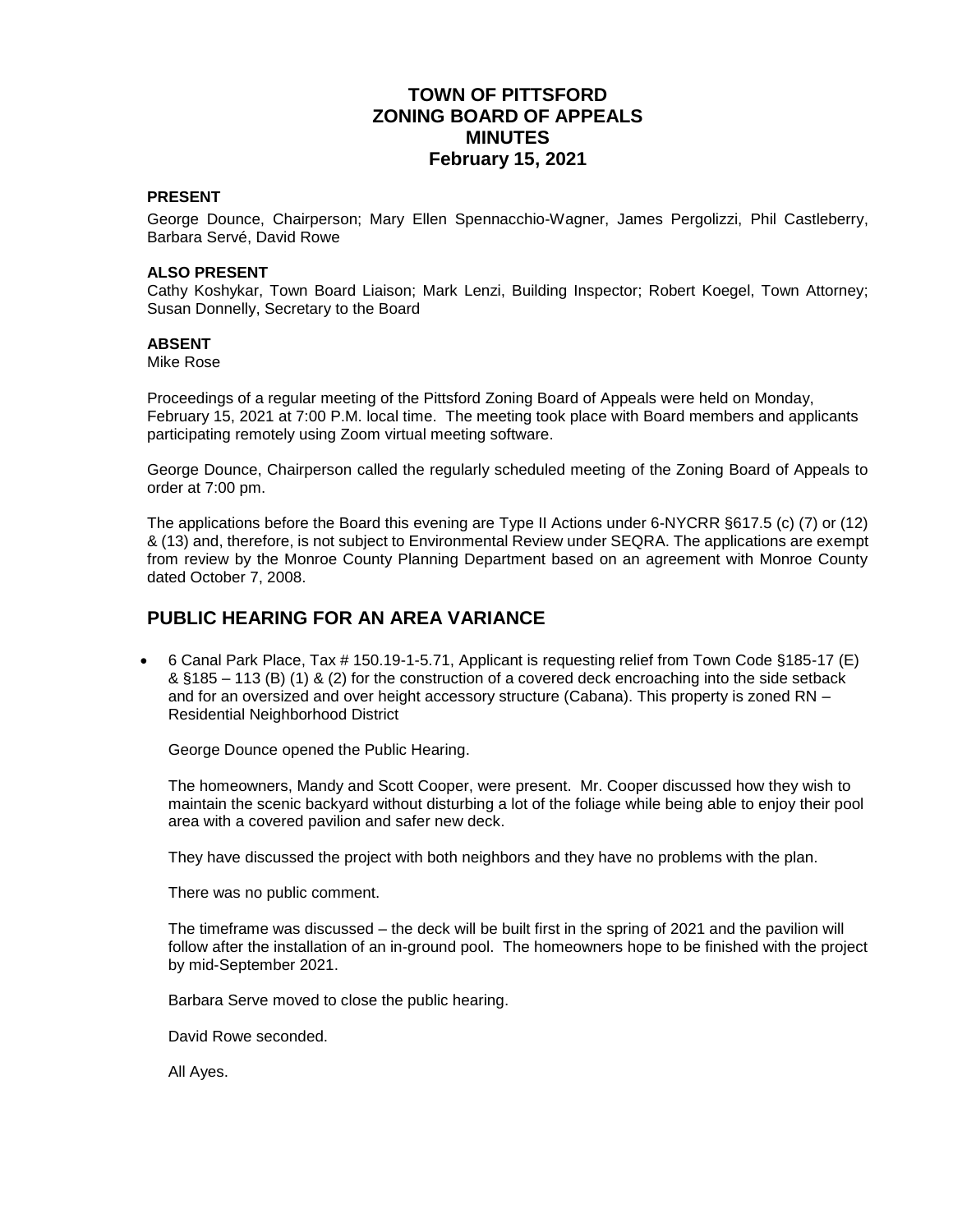# **DECISION FOR 6 CANAL PARK PLACE – AREA VARIANCE**

A resolution to grant an area variance to 6 Canal Park Place was moved by Zoning Board of Appeals member Mary Ellen Spennacchio-Wagner, seconded by Board member Phil Castleberry, and voted upon by the Board members, as follows:

| absent                                  |
|-----------------------------------------|
| aye                                     |
| aye                                     |
| ave                                     |
| Mary Ellen Spennacchio-Wagner voted aye |
| aye                                     |
| aye                                     |
|                                         |

The Board, in granting the application, imposed the following specific conditions:

- 1. This variance is granted only for the locations shown on the plot map received by the Zoning Board on January 13, 2021.
- 2. All construction is to be completed by December 31, 2022.
- 3. The application requires the approval of the Design Review and Historic Preservation Board.
- 115 Ellingwood Drive, Tax # 138.18-1-54, Applicant is requesting relief from Town Code §185 17 (B) (1) for the construction of a second story addition forward of the building line. This property is zoned RN – Residential Neighborhood District

George Dounce opened the Public Hearing.

Serge Tsvasman of Design Works Architecture was present to represent the homeowners.

There is no neighborhood objection to the second story addition.

There was no public comment.

The timeline is to start this year pending the contractor's availability.

Mary Ellen Spennacchio Wagner moved to close the Public Hearing.

Barbara Servé seconded.

All Ayes.

## **DECISION FOR 115 ELLINGWOOD DRIVE – AREA VARIANCE**

A resolution to grant an area variance to 115 Ellingwood Drive was moved by Zoning Board of Appeals member David Rowe, seconded by Board member Jim Pergolizzi, and voted upon by the Board members, as follows:

| Michael Rose was                        | absent |
|-----------------------------------------|--------|
| Barbara Servé voted                     | aye    |
| James Pergolizzi voted                  | ave    |
| David Rowe voted                        | ave    |
| Mary Ellen Spennacchio-Wagner voted aye |        |
| George Dounce voted                     | ave    |
| Phil Castleberry voted                  | aye    |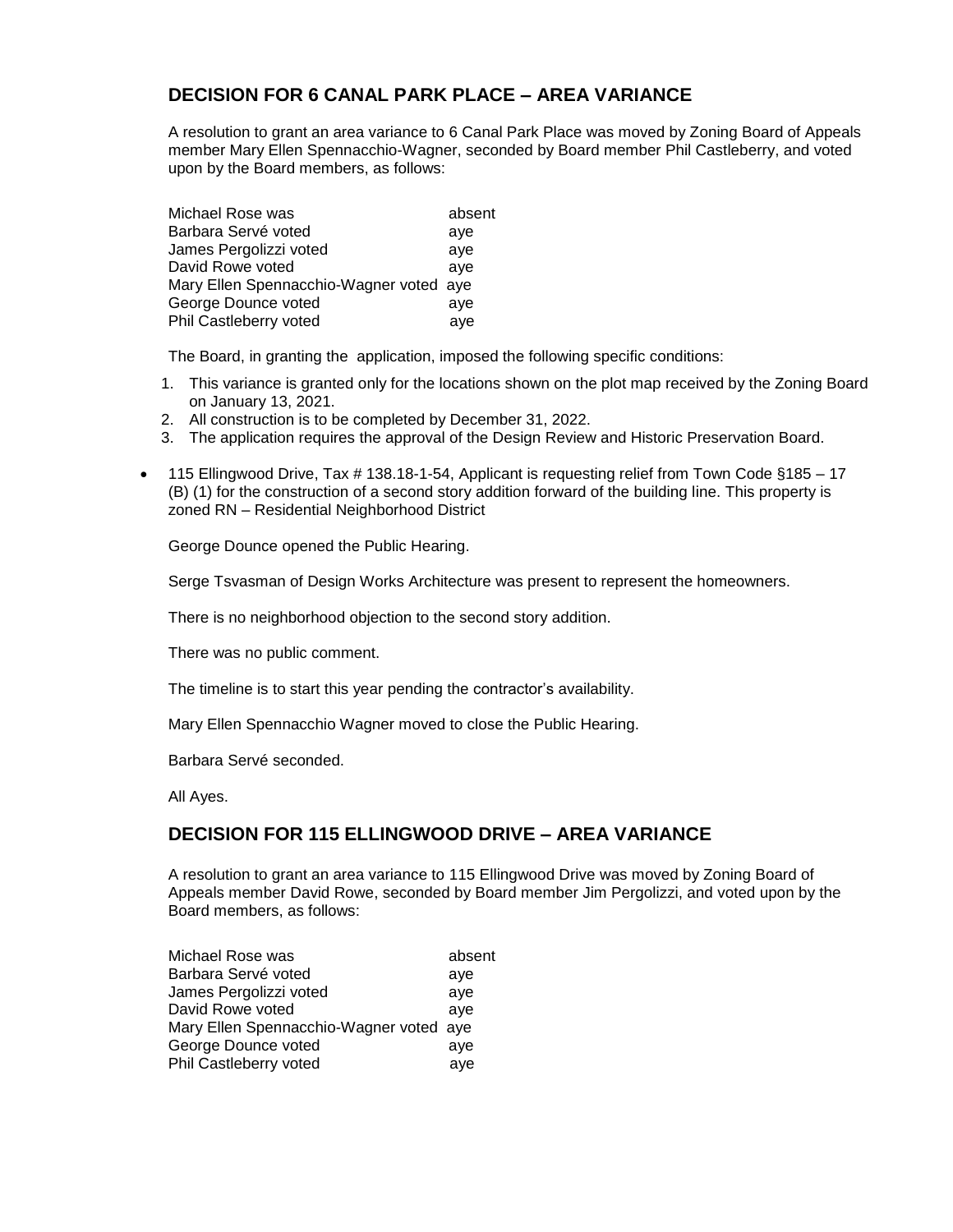The Board, in granting the application, imposed the following specific conditions:

- 1. This variance is granted only for the plans and survey received by the Zoning Board on January 13, 2021.
- 2. This application is subject to Design Review and Historic Preservation Board review.
- 3. All construction is to be completed by December 31, 2023.
- 9 Northstone Rise, Tax # 164.15-1-66, Applicant is requesting relief from Town Code §185 17 (E) for the construction of a three season room encroaching into the side setback. Property is zoned RN – Residential Neighborhood District.

George Dounce opened the public hearing.

The homeowner, Brett Caroselli and Dominick Caroselli were present.

The variance is necessary because zoning changes required a 15 ft. setback as opposed to the previous 10 ft.

Mr. Caroselli has talked to both neighbors and showed drawings and there is no objection.

There was no public comment.

This application will need to be reviewed by the Design Review and Historic Preservation Board.

Phil Castleberry moved to close the Public Hearing.

Barbara Servé seconded.

All Ayes.

# **DECISION FOR 9 NORTHSTONE RISE – AREA VARIANCE**

A resolution to grant an area variance to 9 Northstone Rise was moved by Zoning Board of Appeals member James Pergolizzi, seconded by Board member Mary Ellen Spennacchio-Wagner, and voted upon by the Board members, as follows:

| absent                                  |
|-----------------------------------------|
| aye                                     |
| ave                                     |
| ave                                     |
| Mary Ellen Spennacchio-Wagner voted aye |
| ave                                     |
| aye                                     |
|                                         |

The Board, in granting the application, imposed the following specific conditions:

- 1. This variance is granted only for the site plan received by the Zoning Board on January 13, 2021.
- 2. All construction is to be completed by December 31, 2022.
- 3. This application is subject to the approval of the Design Review and Historic Preservation Board.
- 180 Kilbourn Road, Tax # 138.17-1-27, Applicant is requesting relief from Town Code §185 17 (B) (1) and  $185 - 17$  (K) (2) for the construction of a new home forward of the building line and encroaching into the side setback for the property. This property is a corner lot and is zoned RN – Residential Neighborhood District

George Dounce opened the public hearing.

The architect, Patrick Morabito, was present.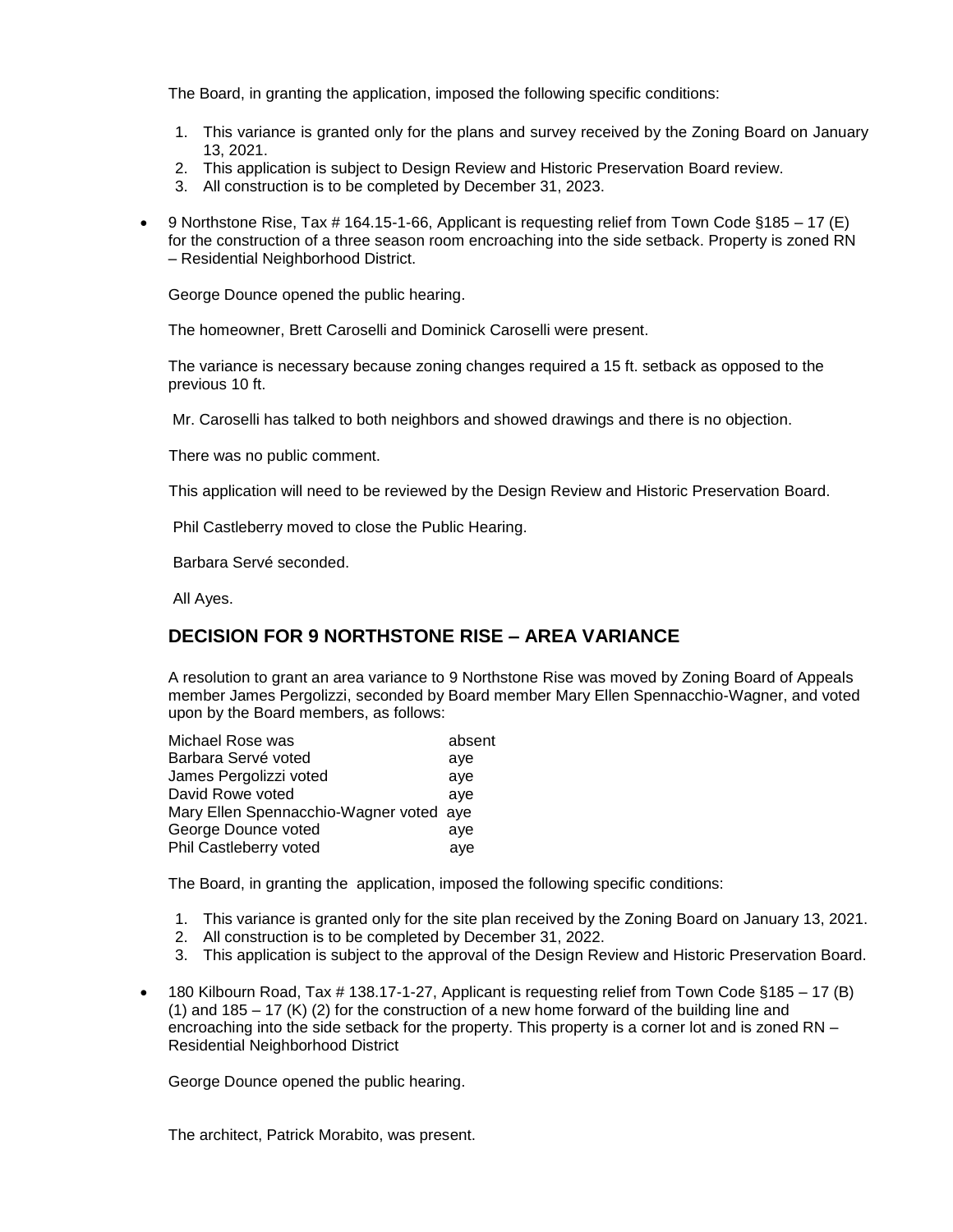Mr. Morabito explained how this lot is a corner lot with 40 ft. front setbacks and 20 ft. side setbacks. The new two-story home is proposed to be built in the same footprint of the previous ranch home however, the setbacks have changed since the construction of the original home.

The neighbors next to this site have no problem with the construction.

The timeframe is to start in April of 2021.

George Dounce called for public comment. Mr. John Cake of 31 Overbrook Drive stated that he has no objections to this project. There will still be 75-80 ft. of separation from his property and he feels that the new construction will be a substantial improvement in the neighborhood.

Mary Ellen Spennacchio-Wagner moved to close the public hearing.

Barbara Servé seconded.

All Ayes.

### **DECISION FOR 180 KILBOURN ROAD – AREA VARIANCE**

A resolution to grant an area variance to 180 Kilbourn Road was moved by Zoning Board of Appeals member Barbara Servé, seconded by Board member Phil Castleberry, and voted upon by the Board members, as follows:

| Michael Rose was                        | absent |
|-----------------------------------------|--------|
| Barbara Servé voted                     | aye    |
| James Pergolizzi voted                  | ave    |
| David Rowe voted                        | ave    |
| Mary Ellen Spennacchio-Wagner voted aye |        |
| George Dounce voted                     | ave    |
| Phil Castleberry voted                  | aye    |

The Board, in granting the application, imposed the following specific conditions:

- 1. This variance is granted only for the plans received by the Zoning Board on dated January 14, 2021.
- 2. All construction is to be completed by December 31, 2023.
- 3. This application is subject to the approval of the Design Review and Historic Preservation Board.

### **REVIEW OF MEETING MINUTES OF DECEMBER 21, 2020**

George Dounce moved to approve the minutes of December 21, 2020 as written.

All Ayes.

### **POINT PERSONS FOR MARCH 15, 2021 MEETING**

15 Blackwood Circle – Phil Castleberry